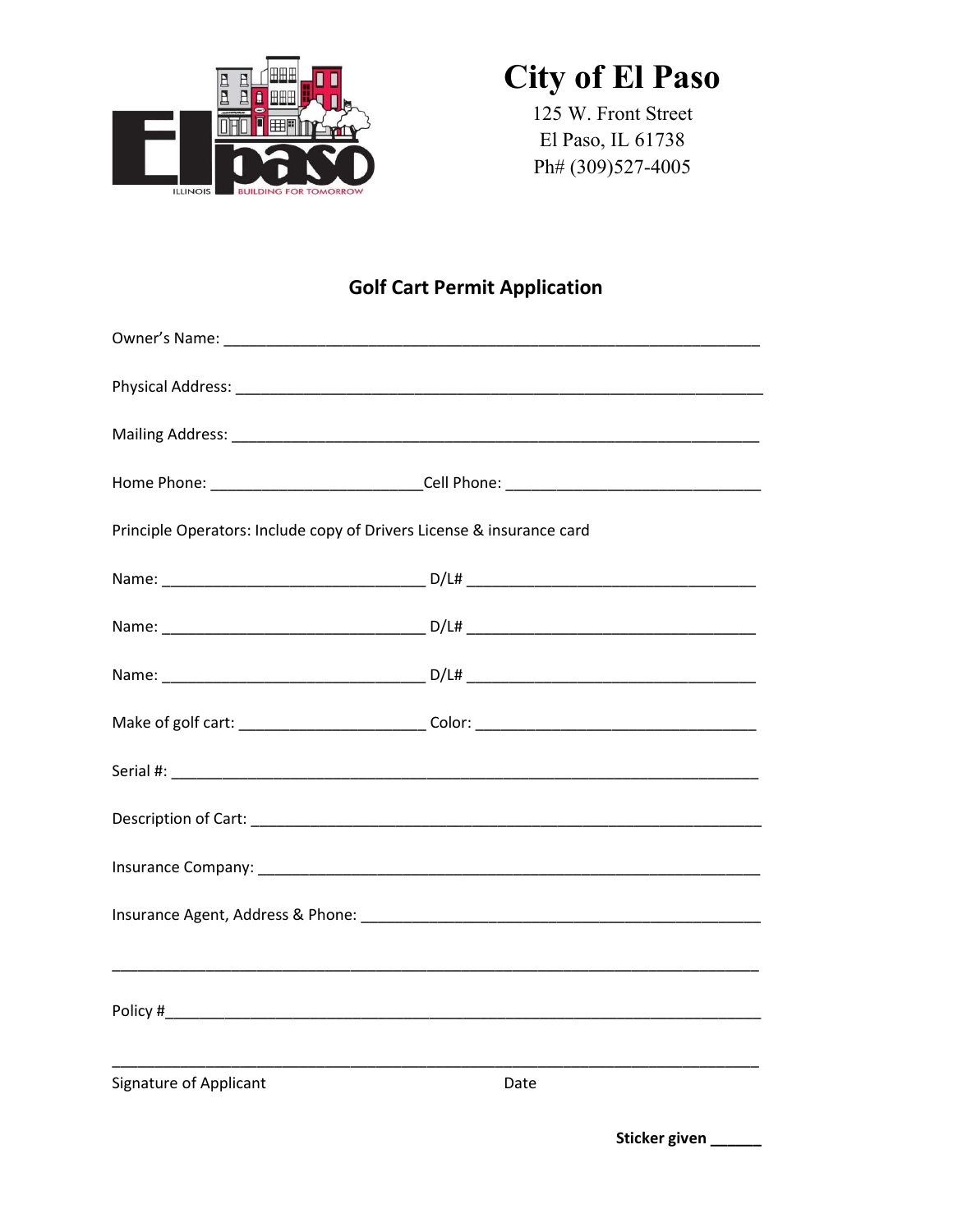

## City of El Paso

125 W. Front Street El Paso, IL 61738 Ph# (309)527-4005

### Golf Cart Permit Application (page 2)

| FOR OFFICE USE ONLY:                      |  |
|-------------------------------------------|--|
|                                           |  |
|                                           |  |
| <b>YES</b><br><b>NO</b>                   |  |
|                                           |  |
| <b>Inspection Check List:</b>             |  |
| Copy of Insurance: ______________________ |  |
| Copy of Drivers License: _____________    |  |
| Brakes & Brake lights work: ____________  |  |
| Steering wheel apparatus: _____________   |  |
|                                           |  |
|                                           |  |
| Slow moving sign on back: _____________   |  |
|                                           |  |
|                                           |  |
| Turn signals front & rear: ______________ |  |